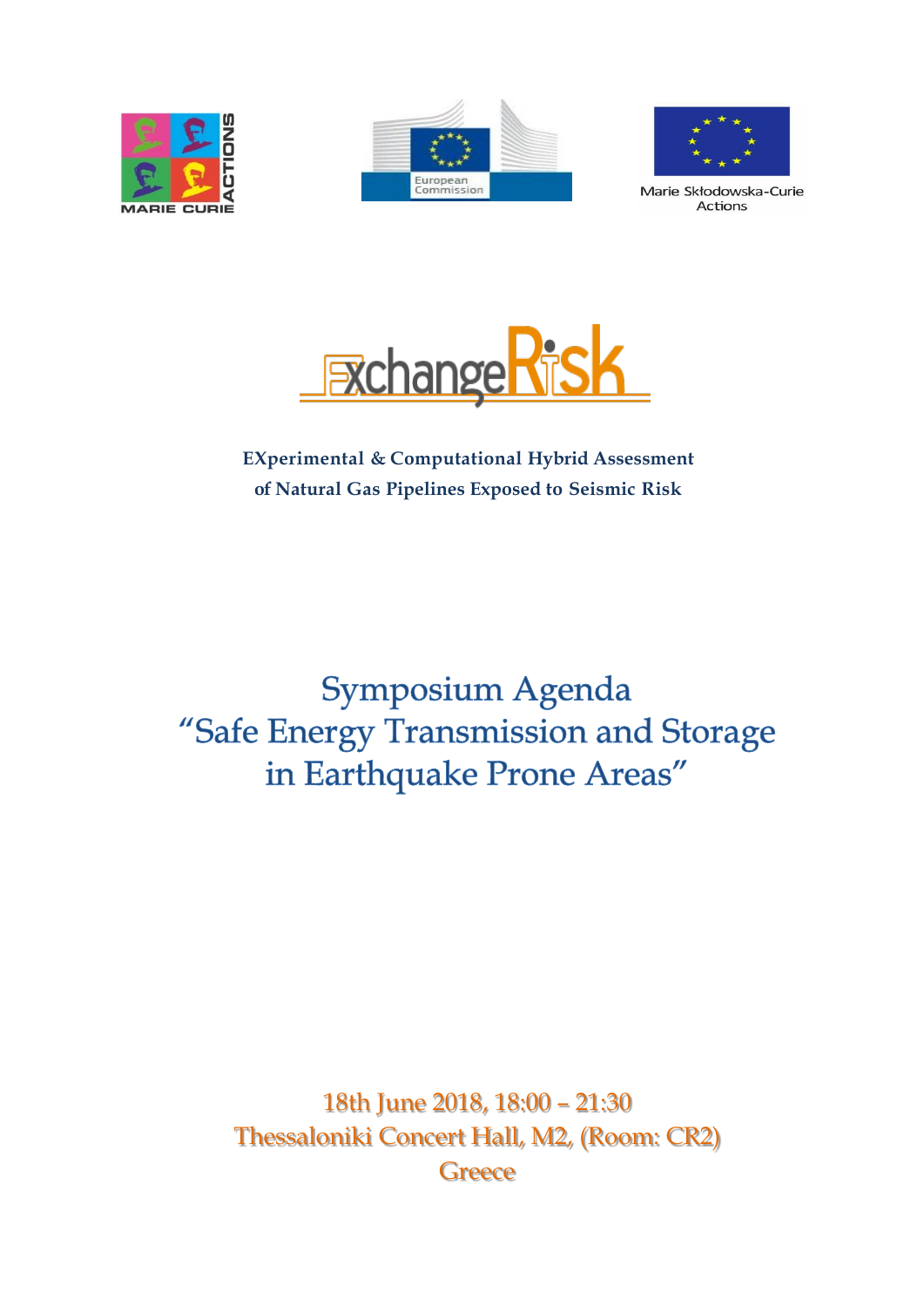17:45-18:00 Arrival to Venue (Building M2, Room CR2)

### **Project Update**

18:00-18:10 Welcome address

George Manolis, Aristotle University of Thessaloniki, Greece (Local Organizer) Anastasios Sextos, University of Bristol, UK (Project Coordinator)

- 18:10-18:30 *Administrative and financial aspects* Anastasios Sextos, University of Bristol, UK
- 18:30-18:40 *Discussion*

**WP2:** Hybrid experimentation on principle failure modes of the soil-pipeline system

- 18:40-18:50 *Experimental investigation of soil-pipe interaction, UniBristol* Adam Crewe, University of Bristol, UK
- 18:50-19:00 *Design of shear stack tests for soil-pipe interaction, UniBristol* Nikos Psyrras, University of Bristol, UK
- 19:00-19:10 *Experimental investigation of soil-pipe interaction, UniToronto* Oh-Sung Kwon, University of Toronto, Canada
- 19:10-19:20 *Experimental investigation of soil-pipe interaction, UniPatras* Stathis Bοusias, University of Patras, Greece
- 19:20-19:30 *Mini Hybrid Setup UniToronto, UniNaples & UniBristol* George Baltzopoulos, University of Naples, Italy
- 19:30-19:40 *Coffee break*
- **WP3:** 3D numerical simulation of soil-pipeline interaction
- 19:40-19:50 *Formulation of support-pipe interaction for pipelines based on Generalized Beam Theory*

Volkmar Zabel, Bauhaus University Weimar, Germany Carsten Koenke, Bauhaus University Weimar, Germany Abinet Kilfe Habtemariam, Bauhaus University Weimar, Germany Marcelo Bianco, Bauhaus University Weimar, Germany

19:50-20:00 *Pile-soil-structure interaction in urban areas* 

Robert Borsutzky, HOCHTIEF, Germany Xenia Karatzia, HOCHTIEF, Germany George Mylonakis, University of Bristol, UK

20:00-20:10 *Numerical Modeling of soil-pipe interaction*

Frank Wuttke, University of Kiel, Germany